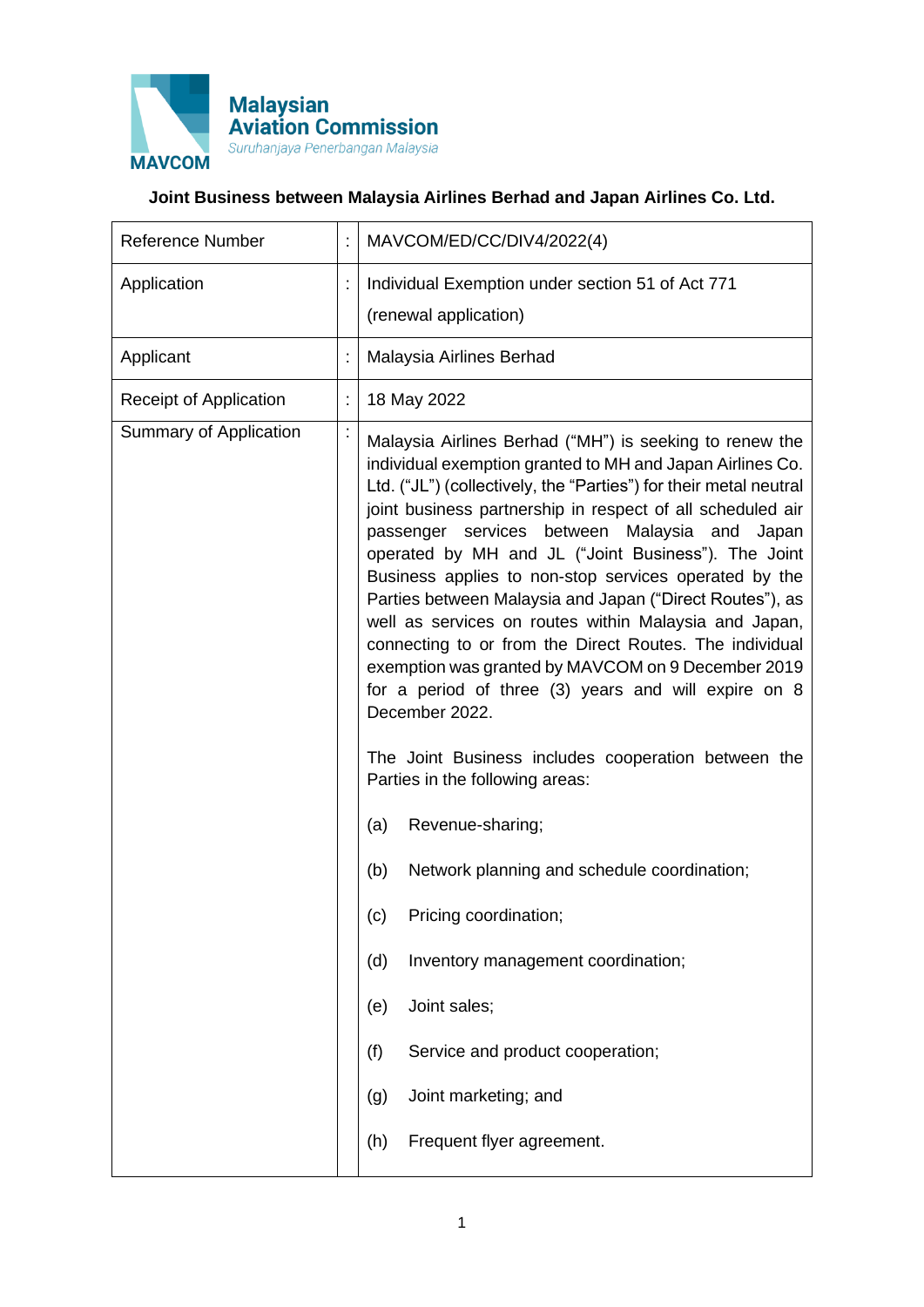

|           | (a)<br>(b)<br>(c)<br>(d)<br>(e)<br>(f) | The Parties submit that the Joint Business has resulted in<br>the following economic and social benefits to the<br>Malaysian economy and Malaysian travellers:<br>Increased travelling options through maintaining<br>reasonable capacity and improved scheduling;<br>Better corporate account offerings and benefits;<br>Better accessibility through expanded code-sharing;<br>More attractive fare options due to pricing, inventory,<br>sales and marketing coordination;<br>Seamless customer experience; and<br>Improved<br>disruption<br>management<br>through<br>coordination of procedures and offering more options<br>for bookings and re-accommodation.<br>The Parties submit that the Joint Business will provide<br>additional expected benefits to consumers and to both<br>countries' aviation industry and tourism sectors, including: |
|-----------|----------------------------------------|---------------------------------------------------------------------------------------------------------------------------------------------------------------------------------------------------------------------------------------------------------------------------------------------------------------------------------------------------------------------------------------------------------------------------------------------------------------------------------------------------------------------------------------------------------------------------------------------------------------------------------------------------------------------------------------------------------------------------------------------------------------------------------------------------------------------------------------------------------|
|           | (a)                                    | expedited resumption of flight frequencies up to pre-<br>COVID-19 levels between Malaysia and Japan,<br>resulting in more flight options for customers;                                                                                                                                                                                                                                                                                                                                                                                                                                                                                                                                                                                                                                                                                                 |
|           | (b)                                    | better network connectivity;                                                                                                                                                                                                                                                                                                                                                                                                                                                                                                                                                                                                                                                                                                                                                                                                                            |
|           | (c)                                    | coordinated Frequent Flyer actions to provide greater<br>benefits to customers;                                                                                                                                                                                                                                                                                                                                                                                                                                                                                                                                                                                                                                                                                                                                                                         |
|           | (d)                                    | improved airports lounge offerings through joint<br>products and services; and                                                                                                                                                                                                                                                                                                                                                                                                                                                                                                                                                                                                                                                                                                                                                                          |
|           | (e)                                    | better services arising from cost savings.                                                                                                                                                                                                                                                                                                                                                                                                                                                                                                                                                                                                                                                                                                                                                                                                              |
|           |                                        | The Parties also provide that the benefits and efficiencies<br>which can be achieved through the Joint Business<br>outweigh any potential detriments to competition, and<br>adequate<br>competition constraints<br>there<br>are<br>from<br>competitors within the Malaysia - Japan market.                                                                                                                                                                                                                                                                                                                                                                                                                                                                                                                                                              |
| Reference |                                        | <b>MAVCOM's Decision granting an Individual Exemption to</b><br>the Parties' Joint Business dated 9 December 2019                                                                                                                                                                                                                                                                                                                                                                                                                                                                                                                                                                                                                                                                                                                                       |